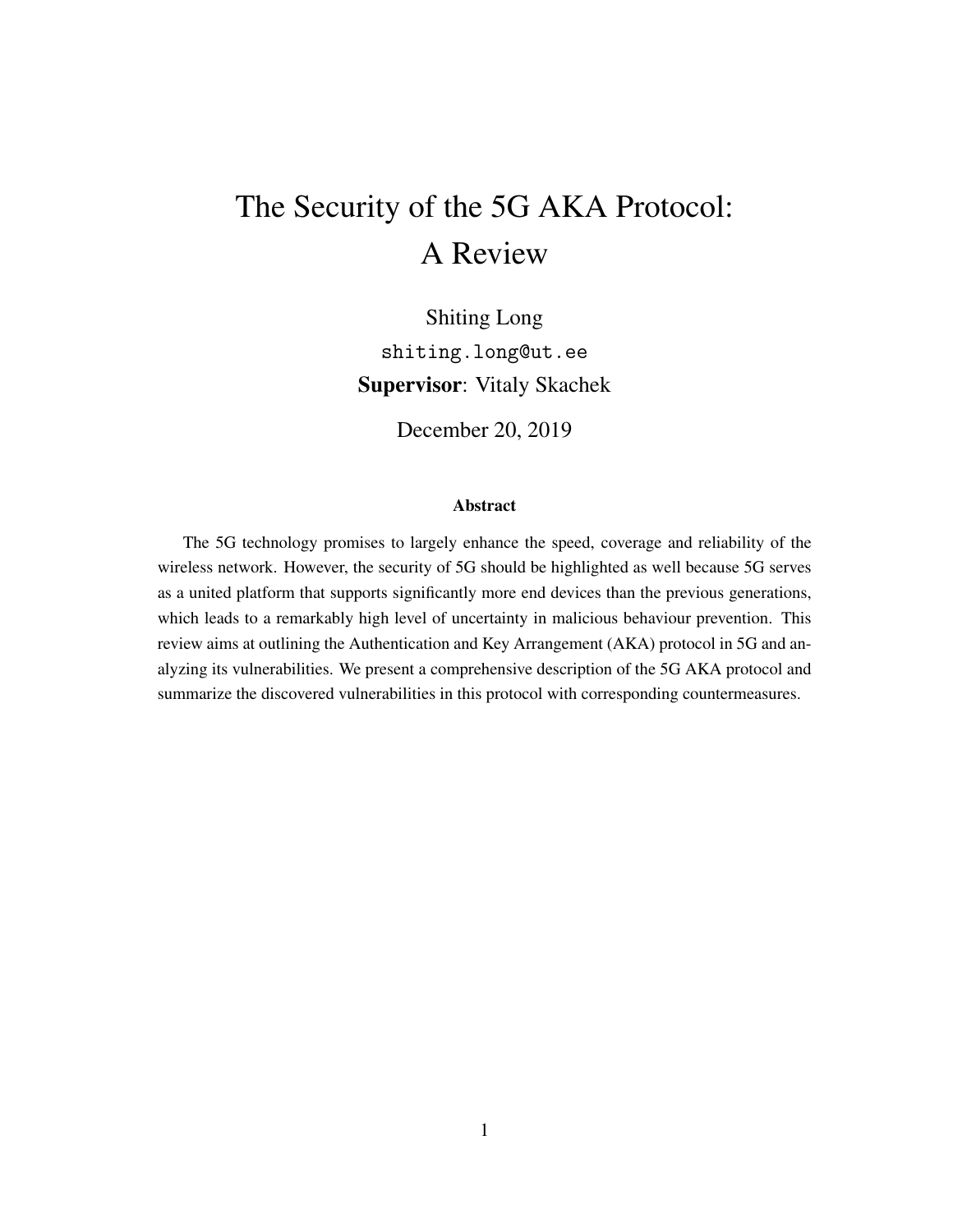# 1 Introduction

While the ICT industry is walking into another decade, the fifth generation cellular network technology (5G) has been drawing a global scale of attention and enthusiasm. The generation in the terminology is defined by the speed of data transmission and the change of speed between generations may lead to tremendous market change. 1G stimulated the evolution of mobile phones, 2G digitalized the phone calls and enabled text messages, 3G empowered mobile phones as platforms of multimedia, and 4G provided high-speed internet access in cities. However, the annual visual network index released by Cisco [\[1\]](#page-11-0) shows that the demand for more mobile-connected devices and faster connection speed has been growing rapidly. Such demand might not be simply satisfied by an incremental approach based on 4G. Thus, it motivates people to wonder what could be expected in the next generation.

The major 5G technologies include ultra-densification, mmWave (millimeter wave), and massive multiple-input multiple-output (MIMO) [\[2\]](#page-11-1). Ultra-densification means that the network distributed over land areas are a lot smaller than before, which efficiently increases the network capacity. Since terrestrial wireless communication systems usually require a certain slim range of microwave frequencies, such spectral band is saturated. On the contrary, mmWave spectrum lies idle and thus 5G can utilize it. Shortening the wavelength implies shortening the antennas, which makes it possible for devices to carry more antennas. The MIMO technology is therefore in need to control the signals processed by a massive amount of antennas.

With the development of 5G, new standards of performance regarding connectivity, throughput, latency are naturally required, but the capability to ensure security and privacy of the users should be addressed as well [\[3\]](#page-11-2). Security guarantees for user and device identities, network interfaces, platforms, etc., are all included in the scope of 5G security. This paper mainly discusses the security of mutual authentication and key arrangement in 5G, namely the 5G Authentication and Key Arrangement (AKA) protocol, which is provided by the 3rd Generation Partnership Project (3GPP) group.

The most important security mechanisms relating to communications are mutually authenticating the parties participating in the communication and establishing a secure channel to protect the ongoing communication. In 5G communications, we can simplify the parties in the communication as subscribers and their service providers. The 5G AKA protocol should be able to provide such security mechanisms under an adversarial environment.

Reviews of 5G security have traditionally focused on the architectural vulnerabilities in the 5G sys-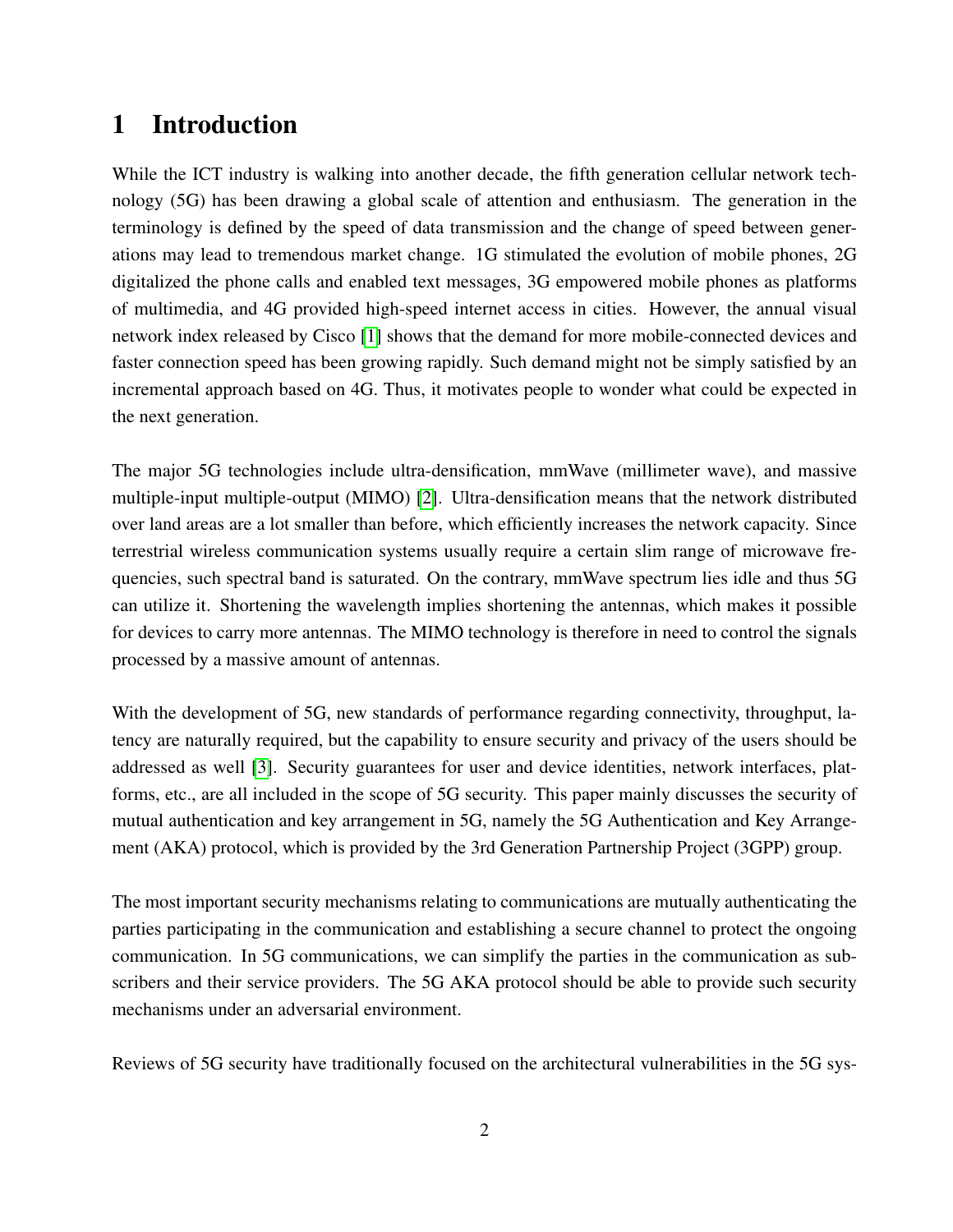tem [\[4,](#page-11-3) [5\]](#page-11-4). However, the protocol level of the 5G system requires considerations as well because it provides intrinsic security assumptions for the system. Researchers have analysed and shown different vulnerabilities in the 5G AKA protocol [\[6](#page-11-5)[–8\]](#page-11-6), but have not reviewed the protocol from the point of view of a reader unfamiliar with the protocol. In this report, we illustrate the 5G AKA protocol and summarize its discovered vulnerabilities to offer a basic understanding of the protocol to the general readers.

The outline of this paper is organized as follows. We present the specifications of the 5G AKA protocol in Section 2. The vulnerabilities and the corresponding countermeasures of the protocol are introduced in Section 3. We draw a conclusion in Section 4.

# 2 The 5G AKA Protocol

This and the following section are based on the research of D. Basin et al. [\[6\]](#page-11-5). Hence, the 5G AKA protocol in the specification 3GPP TS 33.501 [\[9\]](#page-11-7) is analysed in this paper in accordance with [\[6\]](#page-11-5).

### 2.1 Entities in the Cellular Network Architecture

The three main entities in the cellular network architecture (See Figure 1) are User Equipment (UE), Home Network (HN) and Serving Network (SN). UEs are the devices containing Universal Subscriber Identity Module (USIM), including mobile phones and IoT devices, which serve as subscribers. HNs are the carriers of the subscribers containing databases of their UEs. SNs are the entities that UEs may connect to and they provide services to the authenticated UEs.



Figure 1: The Communications among the Three Entities. The UE communicates with the SN via a wireless network (insecure) and the SN communicates with the HN via a wired network (secure). [\[6\]](#page-11-5)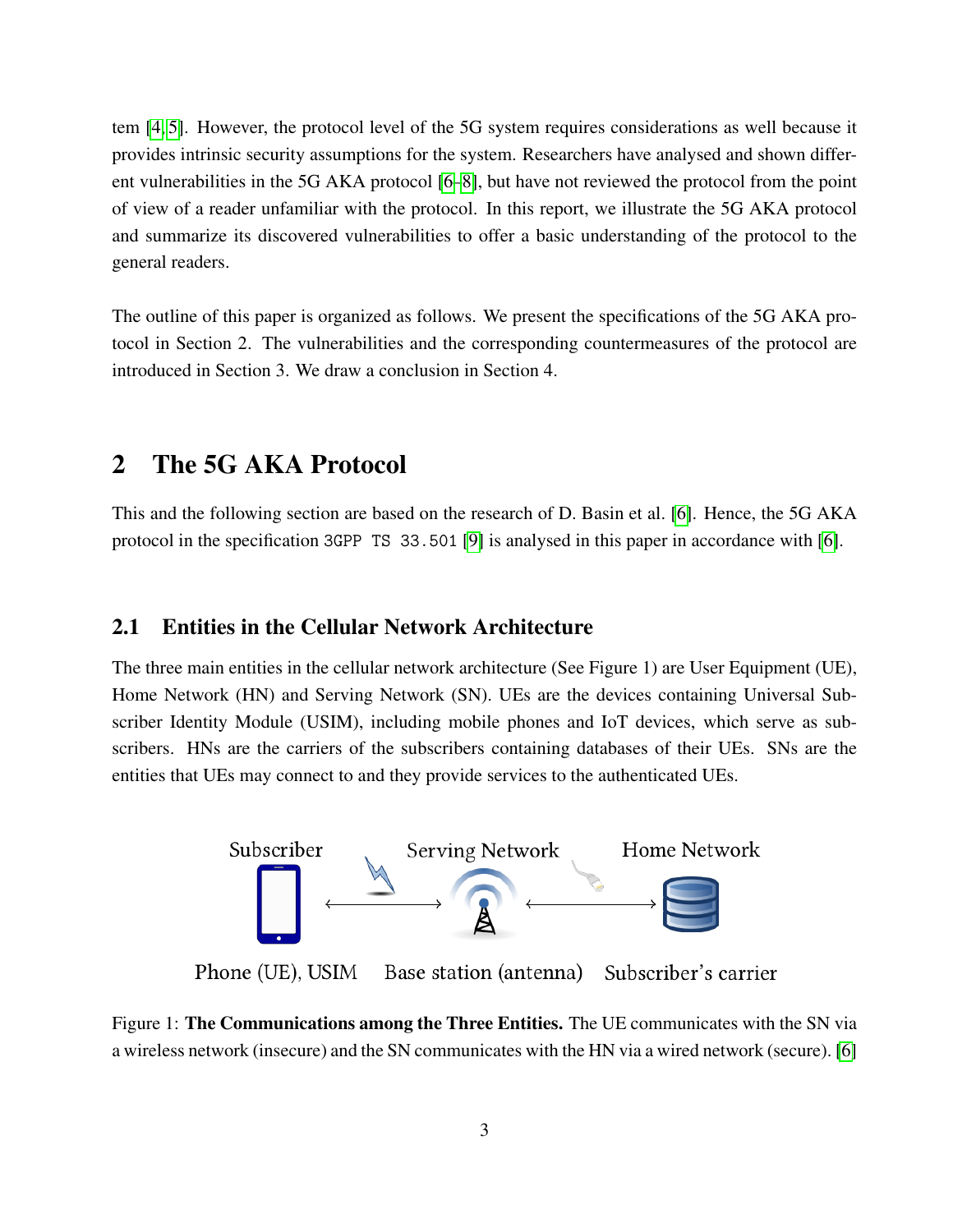

Figure 2: The Initial Procedure of the 5G AKA Protocol [\[6\]](#page-11-5).

### 2.2 Protocol Specifications

#### 2.2.1 Security Primitives

- (i) Each UE in the 5G system has a 5G Subscription Permanent Identifier (*SUPI*), which serves as an authenticated id for the UE [\[10\]](#page-11-8). Note that the *SUPI* contains the address of the HN, denoted as *idHN* in [\[6\]](#page-11-5).
- (ii) A server name (*SNname*), which concatenates a service code and the SN id, is used in the derivation of the key seed for establishing the secure channel between the UE and the SN [\[9\]](#page-11-7).
- (iii) A long-term secret symmetric key *K* is shared between a UE and its corresponding HN.
- (iv) A public key of an HN (*pkHN*).
- (v) A counter (*SQN*) stored in both the UE (*SQN<sub>UE</sub>*) and its HN (*SQN<sub>HN</sub>*).

#### 2.2.2 Initiation Procedure

Before an actual authentication process happens (when a SN is triggered by a UE, see Figure 2), the UE needs to compute a Subscription Concealed Identifier (*SUCI*), where *SUCI* =  $\langle \text{aenc}(\langle \text{SUPI}, R_s \rangle, \rangle)$  $pkHN$ , *idHN*. Here *aenc* denotes asymmetric encryption and  $R<sub>s</sub>$  denotes some random nonce. The UE sends the *SUCI* to the SN, then the SN sends *SUCI* and *SNname* to the HN that the UE specified in the *SUCI*. Finally, the HN can choose an authentication method to authenticate the UE.

#### 2.2.3 Authentication Procedure

The authentication procedure mainly consists of two phases: a challenge-response and an optional re-synchronization procedure [\[6\]](#page-11-5). The former does the regular authentication procedure and the latter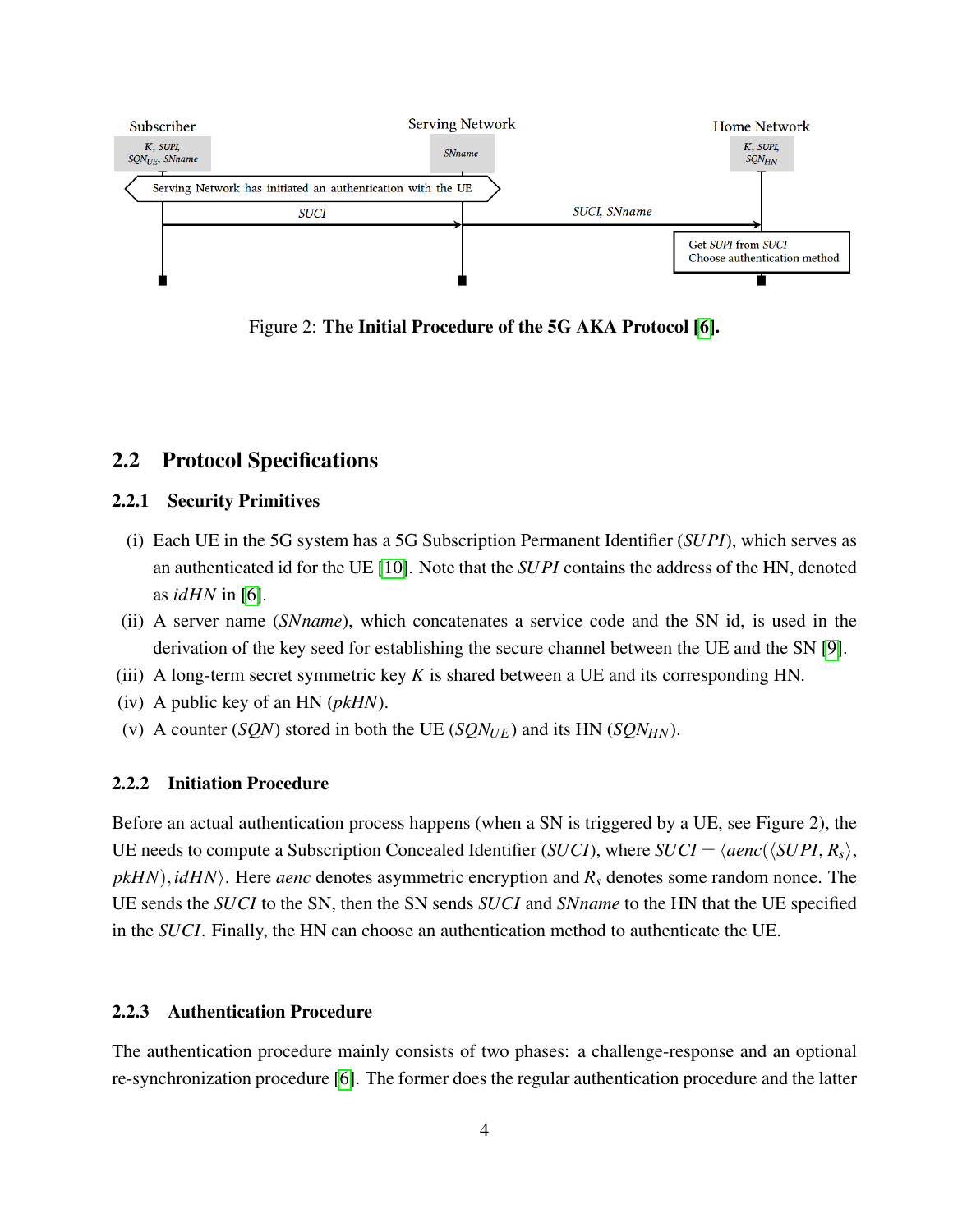

Figure 3: The 5G AKA Protocol Continuing Figure 2. The functions  $f1$ ,  $f1^*$  are message authentication functions, and *f*5, *f*5<sup>\*</sup> are key derivation functions. The functions *Challenge*() and *KeySeed*() are complex key derivation functions. Note that the functions described above are all unrelated one-way keyed functions. The UE does two checks which lead to different branches: MAC check and *SQN* check. [\[6\]](#page-11-5)

prevents out-of-sync problems that might be caused by the *SQN*s in the UE and its HN (See Figure 3).

In the challenge-response phase, the system continues the initiation procedure. The HN then com-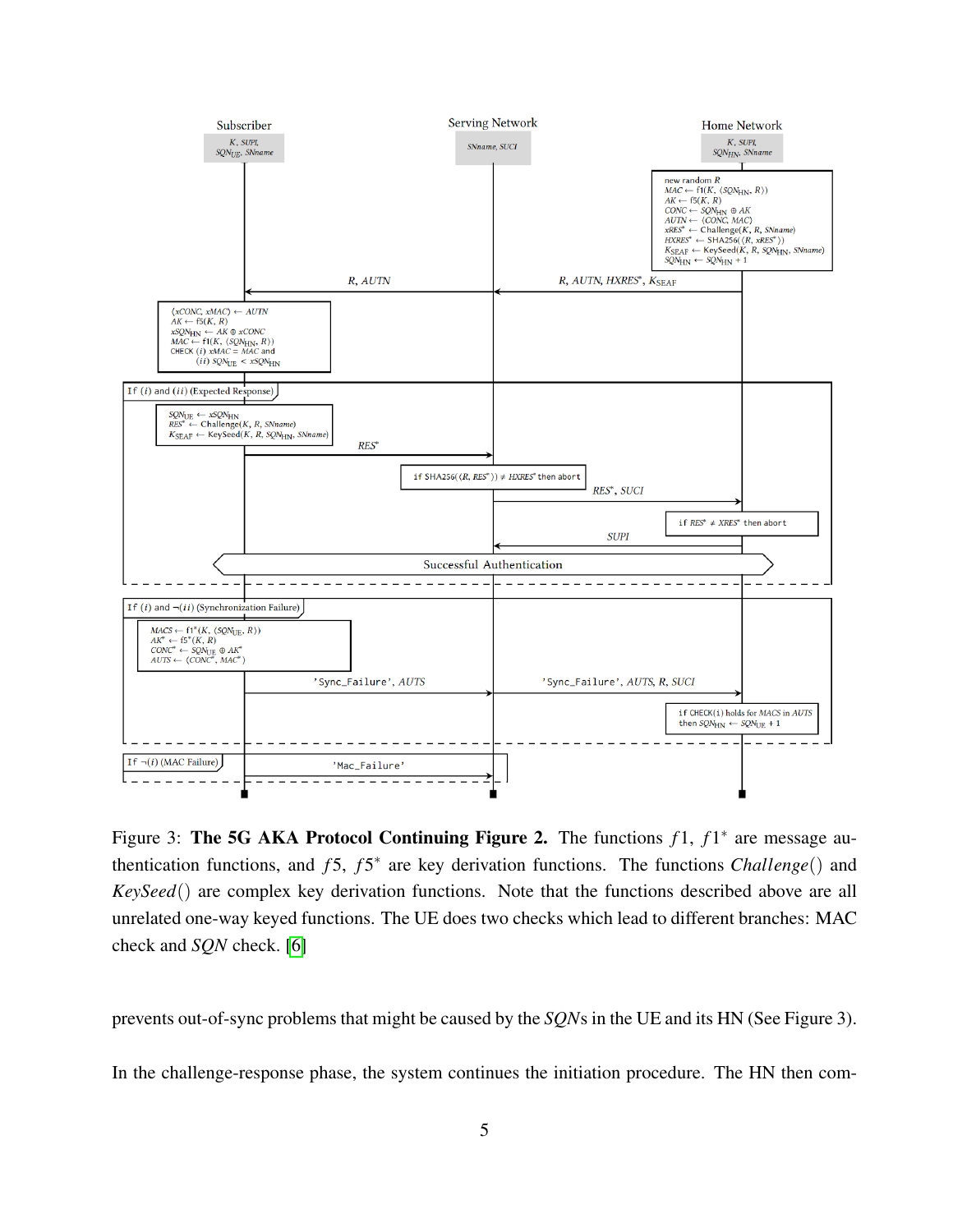putes the following values:

- A random nonce *R* (the challenge),
- *AUTN* (a Message Authentication Code (MAC) which contains *SQN<sub>HN</sub>* and *R*, following by a mask of *SQNHN*),
- *HXRES*<sup>∗</sup> (hash of the expected response),
- *KSEAF* (the key seed for establishing the secure channel between the UE and the SN),

The HN updates its *SQNHN* and then sends the above values to the SN. The SN sends *R* and *AUTN* to UE. The UE needs to compute a response *RES*<sup>∗</sup> and send it back to the SN. Here the UE computes  $K_{SEAF}$  and updates  $SQN_{UE}$  as well. The SN can verify the response by computing the hash given *RES*<sup>∗</sup> and compare it with *HXRES*<sup>∗</sup> . If the two values are equivalent, the SN will send *RES*<sup>∗</sup> and *SUCI* to the HN. Then the HN verifies *RES*<sup>∗</sup> again, and a successful authentication is established if *RES*<sup>∗</sup> is expected.

The re-synchronization phase is triggered if the UE retrieves an *SQNHN* that is not equal to the *SQNUE*. The UE then sends an error message together with an *AUT S* (a MAC which contains *SQNUE* and *R*, following by a mask of  $SQN<sub>UE</sub>$ ) message to the SN. The SN needs to send these messages instead of the expected *RES*<sup>∗</sup> to the HN. Since the HN can authenticate the UE by *AUT S* as well, it verifies the UE's identity and updates *SQNHN* if the UE is authenticated.

# 3 Vulnerabilities of the 5G AKA Protocol

In this section, we define security requirements for the 5G AKA protocol first and then show the results of a security analysis of the 5G AKA protocol given in [\[6\]](#page-11-5) as well as a newly discovered threat on 5G AKA protocol [\[8\]](#page-11-6). The proposed countermeasures to the vulnerabilities are illustrated in the end.

### 3.1 Security Requirements

#### 3.1.1 Authentication

Here we use Lowe's taxonomy and its relationship with formal definitions of authenticity (See Appendix C in [\[6\]](#page-11-5)) to define the authentication requiements in 5G AKA protocol, and we use agents *A* and *B* to illustrate two parties in an authentication process.

(i) A UE must obtain non-injective agreement on *SNname* with its HN after key ( $K_{SEAF}$ ) confirmation. Note that *A* has a non-injective agreement with *B* means that *A* and *B* both agree on a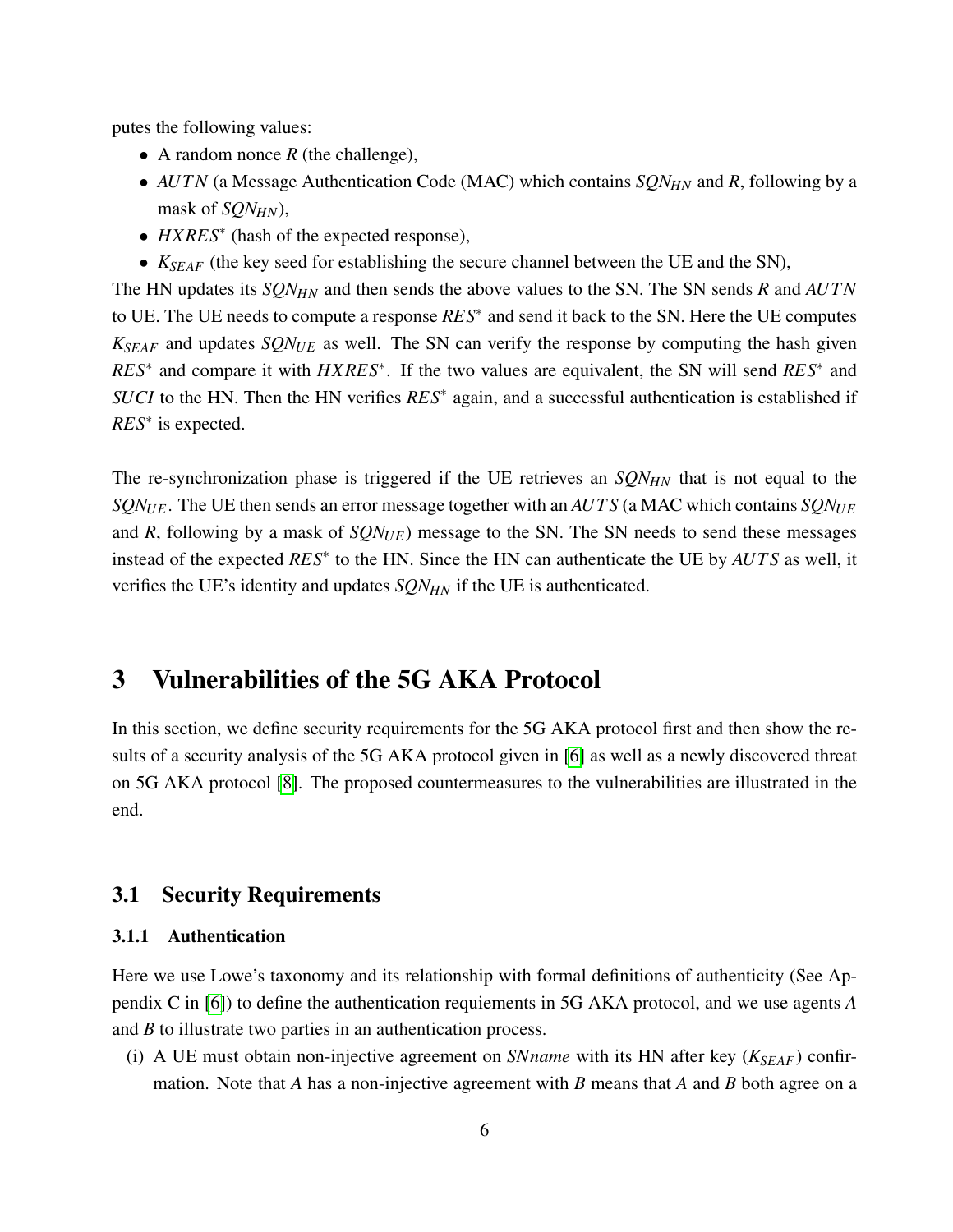set of data when the protocol is completed.

- (ii) An SN must obtain weak agreement with a UE that initiated the authentication, and vice versa. Note that *A* has a weak agreement with *B* means that *A* knows that *B* has run the protocol.
- (iii) An SN must obtain non-injective agreement with its corresponding HN on *SUPI*.

#### 3.1.2 Confidentiality

- (i) The key seed *KSEAF* in a session should be unique, and it should remain confidential even if the attacker obtains other *KSEAF* used in other sessions.
- (ii) The long-term secrets *K*, *SUPI* and *skHN* (secret key of HN) should not be compromised.

#### 3.1.3 Privacy

The 5G AKA protocol should provide untraceablity of the UEs under passive attacks, i.e., where the attacker only eavesdrops on the radio link [\[6\]](#page-11-5). It implies that the *SUPI* and *SQN* of a UE should remain secret, otherwise the identity or the activeness of the UE might be exposed.

### 3.2 Security Analysis Results

#### 3.2.1 Authentication

The UE's weak agreement with its SN is violated [\[6\]](#page-11-5). This is due to the fact that *KSEAF* and a corresponding *SUPI* (identifies the UE) that the SN receives are not bonded, because it receives *KSEAF* prior to *SUPI*. If a pair of SN and HN are running concurrently, the *SUPI* that SN receives at the end might not correspond to the correct *KSEAF*. The identities of the UEs are protected, but an attacker can still trick the HN to bill wrong UEs.

An attack against the protocol that exploits the above flaw is thoroughly introduced in [\[11\]](#page-11-9). The attacker can eavesdrop the *SUCI* (denote as *SUCI-A* in [\[11\]](#page-11-9)) from an honest UE, which is an encrypted *SUPI* and contains the address of the corresponding HN. The attacker can then purchase a legitimate USIM that has *SUCI-B* from the same HN and physically extract the secret key *KB*. After obtaining the critical primitives, the attacker can initiate two sessions (one for *SUCI-A* and another for *SUCI-B*) with the SN at the same time. As we know, the SN might be confused with the two identities and then link the  $K_{SEAF}$  for *SUCI-A* to *SUCI-B*. Since the attacker already learns  $K_B$ , he can compute the *KSEAF* for *SUCI-B* but the SN might treat it as the *KSEAF* for *SUCI-A*. Therefore, an impersonation attack is completed.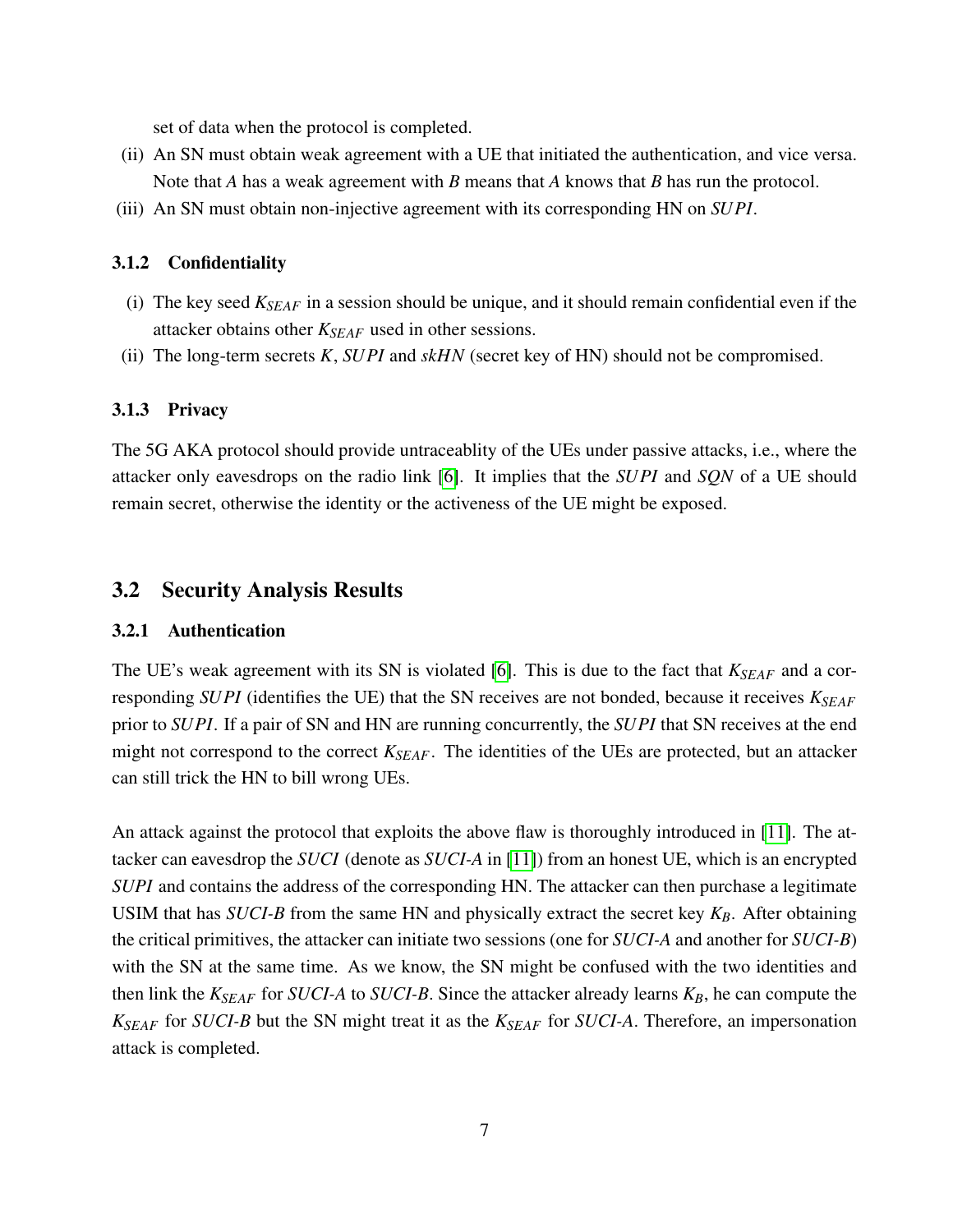The 5G standard only requires implicit authentication for the UEs, meaning that from a UE's point of view, the authentication of the SN is provided by successfully using its keys. However, the 5G standard does not specify whether the UE should proceed without confirming the key ( $K_{SEAF}$ ). Therefore, in a scenario that the UE sends sensitive information, an attacker can impersonate the SN because the key may not be needed.

#### 3.2.2 Privacy

The results of [\[6\]](#page-11-5) show that the 5G AKA protocol is secure with respect to privacy under passive attacks. Although the protocol satisfies the security requirement in Section 3.1.3, it is not safe under active attacks, which are more common in the real world. Similar to the attack introduced in [\[12\]](#page-11-10), an attacker can track UEs by observing one session and replays the SN's response to another UE, because the answer sent by the UE (MAC failure or Synchronization failure) are distinguishable. The attacker can identify any UE that is not the UE in the observed session because it will return MAC failure, whereas the target UE will return Synchronization failure. This vulnerability is inherited from the 4G AKA protocol as the 5G AKA protocol uses some core functions of its previous version.

The privacy of the *SQN* is violated due to a logical vulnerability in *AUTS* [\[8\]](#page-11-6), which is a parameter for the re-synchronization process (see Figure 3). More specifically, given the concealed sequence number  $CONC^* = SQN_{UE} \oplus AK^*$  and  $AK^* = f5^*(K,R)$ , we know that if the UE is provided challenge  $(R, AUTN)$  two times that both leads to synchronization failure, there is  $AK_1^* = AK_2^*$ . Therefore, we obtain:

$$
CONC_1^* \oplus CONC_2^* = (SQN_{UE}^1 \oplus AK_1^*) \oplus (SQN_{UE}^2 \oplus AK_2^*) = SQN_{UE}^1 \oplus SQN_{UE}^2.
$$
 (1)

The attack exploiting this vulnerability is described as follows. Consider an attacker that has fetched  $2^{n} + 1$  consecutive challenges for a targeted UE. The attacker sends the first challenge  $(R_0, AUTN_0)$ to the target. At this point the UE should accept this challenge as it passes both MAC and *SQN* check. Then the attacker immediately sends challenge  $(R_0, AUTN_0)$  again to the target and gets a synchronization failure, i.e.,  $CONC_0^* = SQN_{HN}^0 + 1 \oplus AK_0^*$ . The attacker needs to inject some  $(R_{2^j}, AUTN_{2^j})$ that is accepted by the UE in order to update  $SQN_{UE}$  to  $SQN_{UE}^0 + 2^j + 1$ . Assume the attacker does this step *n* times. For any  $0 \le j \le n$ , we have:

$$
CONC1* \oplus CONC2* = SQNHN0 + 1 \oplus SQNUE0 + 2j + 1.
$$
 (2)

Therefore, by using an inference algorithm shown in Figure 4, the attacker can learn the *n* least significant bits of *SQNHN*. Note that the algorithm runs offline with the data collected by previously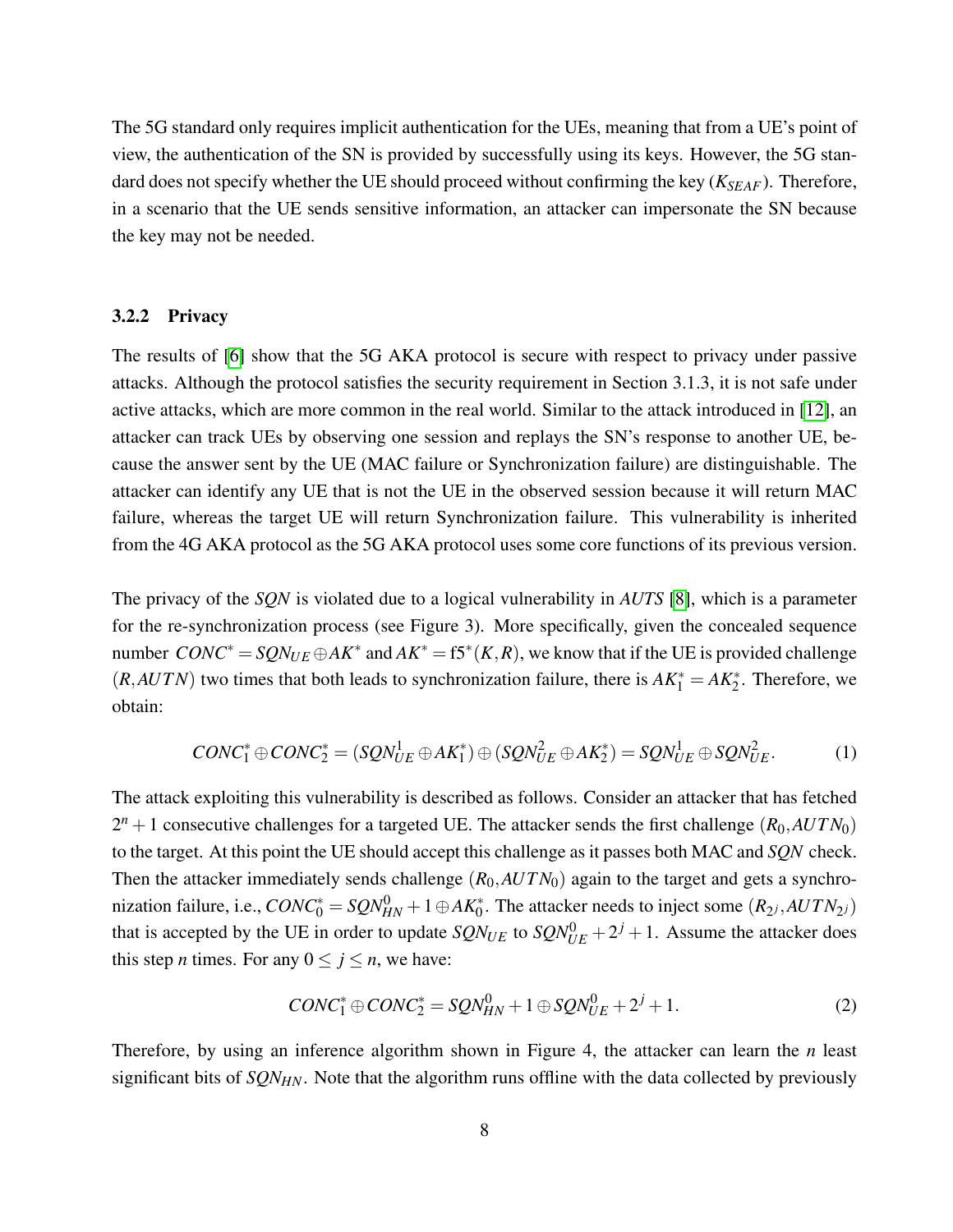**Data:**  $\delta_i = (2^i + X) \oplus X$  for  $0 \le i \le n$  (in little-endian),  $n < 48$ **Result:** Res: *n* least significant bits of  $X$  (in little-endian)  $\text{Res} \leftarrow [0, 0, \ldots, 0]$ //size  $n$ for *i* from 0 to  $n-1$  do //Let's analyze  $\delta_i$  at bit positions  $i, i+1$ //Let's analyze  $\delta_i$  at bit positions  $i$ ,  $i+1$ <br>  $(b_1, b_2) \leftarrow (\delta_i[i], \delta_i[i+1])$ <br>
if  $(b_1, b_2) = (1, 0)$  then<br>
//no remainder propagate when  $+2^i$  to X<br>
Res[i]  $\leftarrow 0$ <br>
elif  $(b_1, b_2) = (1, 1)$  then<br>
//a remainder propagates whe //cannot happen  $_{\rm else}$ Error end return  $(Res)$ 

Figure 4: The inference algorithm for calculating the *n* least significant bits of *SQN* [\[8\]](#page-11-6).

described active attacks, which makes it more powerful as it runs independently on the established connections.

### 3.3 Countermeasures

#### 3.3.1 Authentication

There are mainly two suggested fixes for the weak agreement between the SN and the UE [\[11\]](#page-11-9). The explicit fix is to bind the identity of the UE, i.e., *SUPI* to the *KSEAF*, which means adding the *SUCI* in the challenge message that the HN sends to the SN. Since the challenge message contains *KSEAF* and *SUCI* conceals *SUPI*, the bond between *SUPI* and *KSEAF* is created. The implicit fix is to bind the sessions within the HN, i.e., the session that the HN initiates an authentication information check after it receives request from the SN with its credential storage. The current protocol confuses one HN session with another HN session which allows the impersonation attack. Hence, a nonce can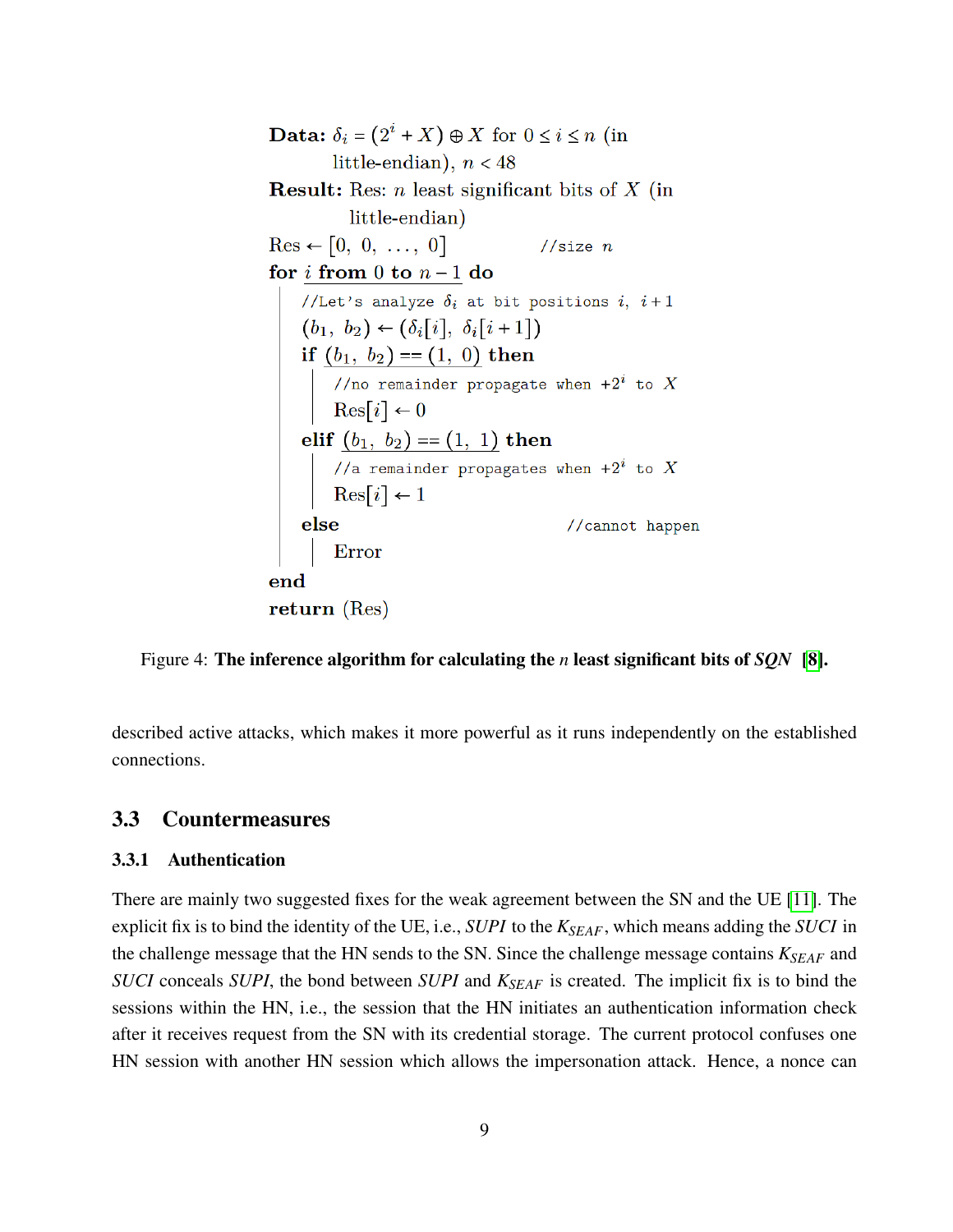be introduced in the authentication process of the HN to ensure that it does not mistaken the correct  $(SUPI, K_{SEAF})$  tuple.

Basin et al. [\[6\]](#page-11-5) proposed two possible fixes for the key confirmation between the UE and the SN. The first fix binds *AUTN* to *SNname* so that the UE authenticates the identity of SN by authenticating HN. The second fix uses an additional key confirmation sent by the SN only. Namely, the SN can send any MACed message with a key derived by *KSEAF* and prove its knowledge of *KSEAF* to the UE.

#### 3.3.2 Privacy

In order to hide the identity of a UE, the failure message sent by the SN should be hidden to the attacker. A possible fix is to hide the failure message by the public key of the UE [\[12\]](#page-11-10). Therefore, the failure messages are safe under the assumption that the asymmetric encryption is secure.

The simplest fix to ensure the privacy of *SQN* in [\[8\]](#page-11-6) is to change the concealling mechanism of *CONC*<sup>∗</sup> from XOR to symmetric encryption. More specifically, we have  $CONC^* = enc(\sqrt{Failure})$ , *SQN<sub>UE</sub>*<sup>}</sup>,*AK*<sup>\*</sup>) where *enc*() denotes symmetric encryption. Note that this change is supported by current USIMs and HNs as they provide symmetric encryption scheme. The secrecy of *SQN* is then protected by the symmetric encryption.

# 4 Conclusion

This paper introduces an overview of the 5G technology and raises security concerns related to it. We present a detailed description of the 5G AKA protocol and analyse its security requirements and vulnerabilities. Though most of the specifications are met by the 5G AKA protocol, it is evident that some of its central goals related to security are not fully achieved. Most of the attacks described in this report are computationally easy to accomplish  $[6,8,12]$  $[6,8,12]$  $[6,8,12]$ , which implies that the corresponding security properties are violated. In addition, this paper shows that the implicit authentication for the UE might not be sufficient for the 5G AKA protocol, because malicious behaviours might be conducted efficiently given that high-level secrets (e.g. *KSEAF*) are not required after the authentication process is finished. It is notable that the 5G AKA protocol inherits some of the weaknesses in previous AKA protocols [\[8,](#page-11-6) [12\]](#page-11-10). Regardless of the difficulties in establishing new policies to improve the previous protocols and to ensure that it is compatible with the current protocol, the vulnerabilities discovered before should not be ignored.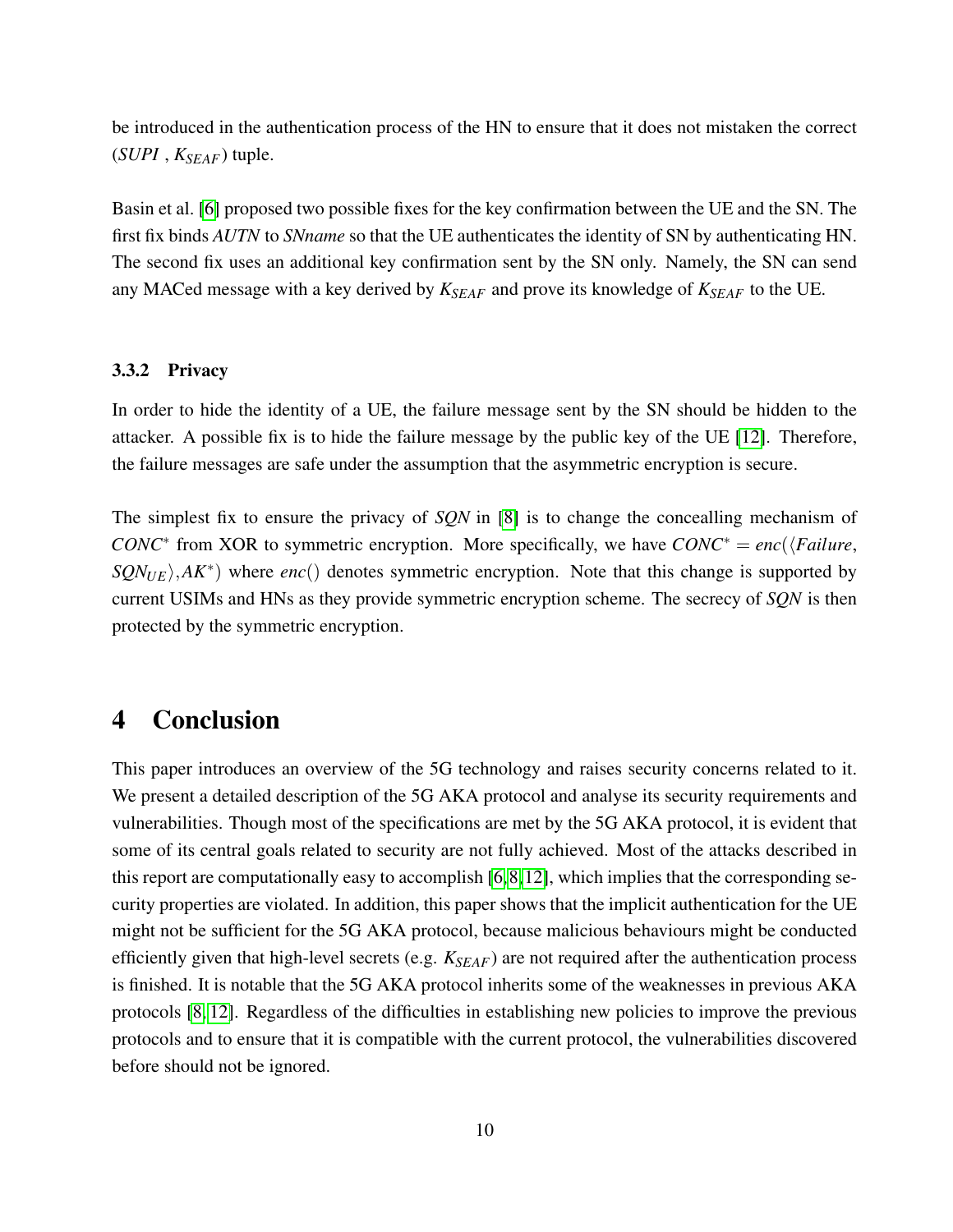It is generally acknowledged that 5G is more powerful than the previous generations of mobile communications. 5G uses high frequencies which enable high-speed communications. However, the mmWaves tranmission of the 5G standard manifests itself in the lower range of connections, thus reducing the coverage area of the base stations (SNs). Therefore, 5G requires more base stations to cover an area than the previous generations. Moreover, 5G is designed as a united platform that supports not only mobile phones but also new devices such as massive IoT. In other words, there are significantly more UEs of different types in 5G. Given above, it is inferred that the challenge of controlling the authentication of a massive amount of parties in 5G is unprecedented. Hence, the security properties regarding the authentication process in 5G should be emphasized. This review expects the vulnerabilities of the current 5G AKA protocol to be resolved in the near future. Moreover, one should always be prepared for new vulnerabilities and it is critical fix them with caution.